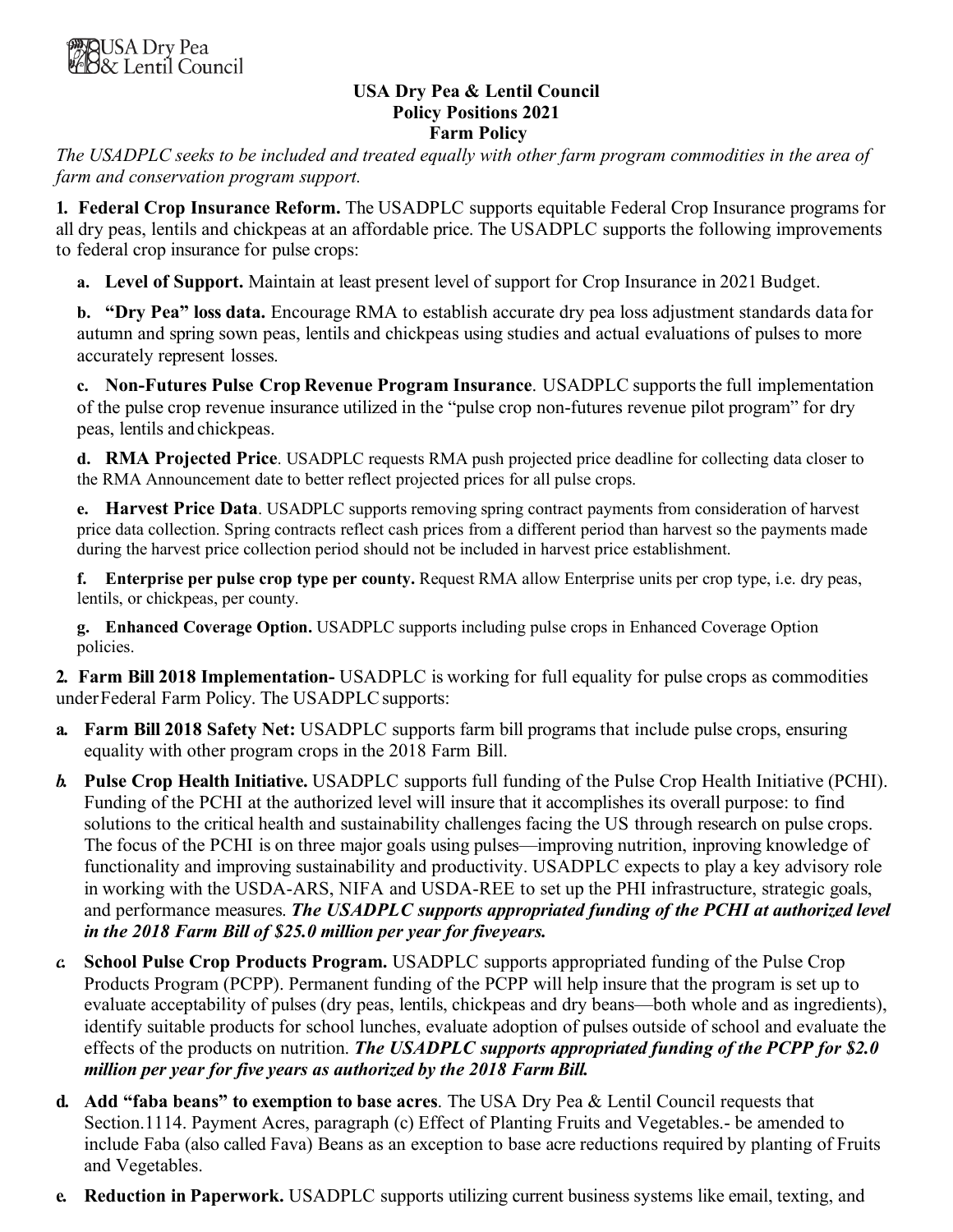### **MAUSA** Dry Pea **B&** Lentil Council

electronic communications to improve notifications and sign up procedures. The Council encourages sharing data so the customer is only asked for the same information at the first point of service, i.e. crop records established at FSA are shared with the Crop Insurance Agent.

**3. Childhood Nutrition Act Reauthorization:** Pulses are nutrient dense foods high in protein and fiber with little or no fat. Increasing pulses in school meals is an economical way to add plant proteins and fiber into children's diets without increasing saturated fat or cholesterol. In 2015 and 2016, Congress considered reauthorizing the Healthy, Hunger-Free Kids Act of 2010 that expired on September 30, 2015. The current legislation identifies "beans and peas (legumes)" as unique foods that can be counted as either a meat alternative or a vegetable. However, current legislation limits the acceptable form to "whole cooked beans, dry peas, and lentils (with the exception of hummus)". Legislation includes pulses in the vegetable subgroup "Beans and peas (legumes)" with a requirement of only 1/2 cup per week for all ages. Increasing flexibility to meet this requirement will enhance the nutritional quality of school and government meal programs.

**USADPLC requests legislation supporting increased use of pulse crops in school meal programs as follows:**

**a.** Continue requirements for minimum weekly servings of vegetables from subcategories including "BEANS AND PEAS (LEGUMES)" in the school meal program.

**b.** Include the term Pulses collectively known as beans, dry peas, lentils, and chickpeas into the "BEANS" AND PEAS (LEGUMES)" category definition.

**c.** Allow both whole or pureed pulses and ingredients derived from an eligible pulse crop to be credited in federally reimbursable meals. These food products include pulse flours and pulse-based products such as chips and pastas.

*4.* **Trade Sanction Policy***.* The USADPLC opposes any trade sanctions on food, except in cases of extreme national emergency or a declaration of war*.*

**5. Continue to Include Pulse Crops in any future USDA Trade Damages Mitigation Programs***.* The steel and aluminum tariffs created retaliatory tariffs on pulse crops in China, India, Canada and the EU. As a result, market prices for producers of dry peas, lentils and chickpeas have dropped by 20-35% over the market year 2017-18. USADPLC requests pulse crops, i.e. dry peas, lentils, and chickpeas be included in all three parts of the Trade Damages Mitigation Program, i.e. the Market Facilitation Program (MFP), the Food Purchase and Distribution Program (FPDP), and the Trade Promotion Program (TPP). Pulse Growers have lost over \$235 Million due to the loss in market prices and the industry needs all three pieces to help provide some financial relief.

**6. Requested reforms to FSMA Rules***.* Although FDA has directed it's inspectors to exercise "Enforcement Discretion" until the regulations have changed, the USADPLC continues to push for final enactment of the following revisions, of the Food Safety Modernization Act (FSMA):

**a. Exempt pulses from Produce Safety Regulations**. Exempt through notice and comment rulemaking dry field peas from 21 CFR 112 by placing it on the list of produce such as potatoes, sugar beets, and other vegetables that require further processing to create edibility, and are therefore exempted from the Produce Safety regulation.

**b. Reclassify pulses as food grains.** Reclassify pulses through notice and comment rulemaking as "food grains", NOT as "vegetables" or "produce".

**c. Make pulses exempt from Preventive Controls**. After reclassifying pulses as food grains, confirm that they would become eligible for the exemptions called out in 21 CFR 117.5 (j)-Preventive Controls, Holding, and Transport of a RAC (other than fruit and vegetable) intended for further distribution or processing; and 21 CFR 507.5 (g).

# **d. Pulses are harvested dried—not dried in processing**. Drop the designation of pulses as

"dried/dehydrated RAC's [that] are processed foods" (p.12 "Policy Regarding") in relationship to farm designation. Include an operation that solely packs, packages, or holds pulses under the farm definition of secondary activities farm. See 63FR54532 where EPA & FDA conclude that drying a RAC causes it to become a processed food, unless that drying is for the purpose of facilitating storage or transportation of that commodity.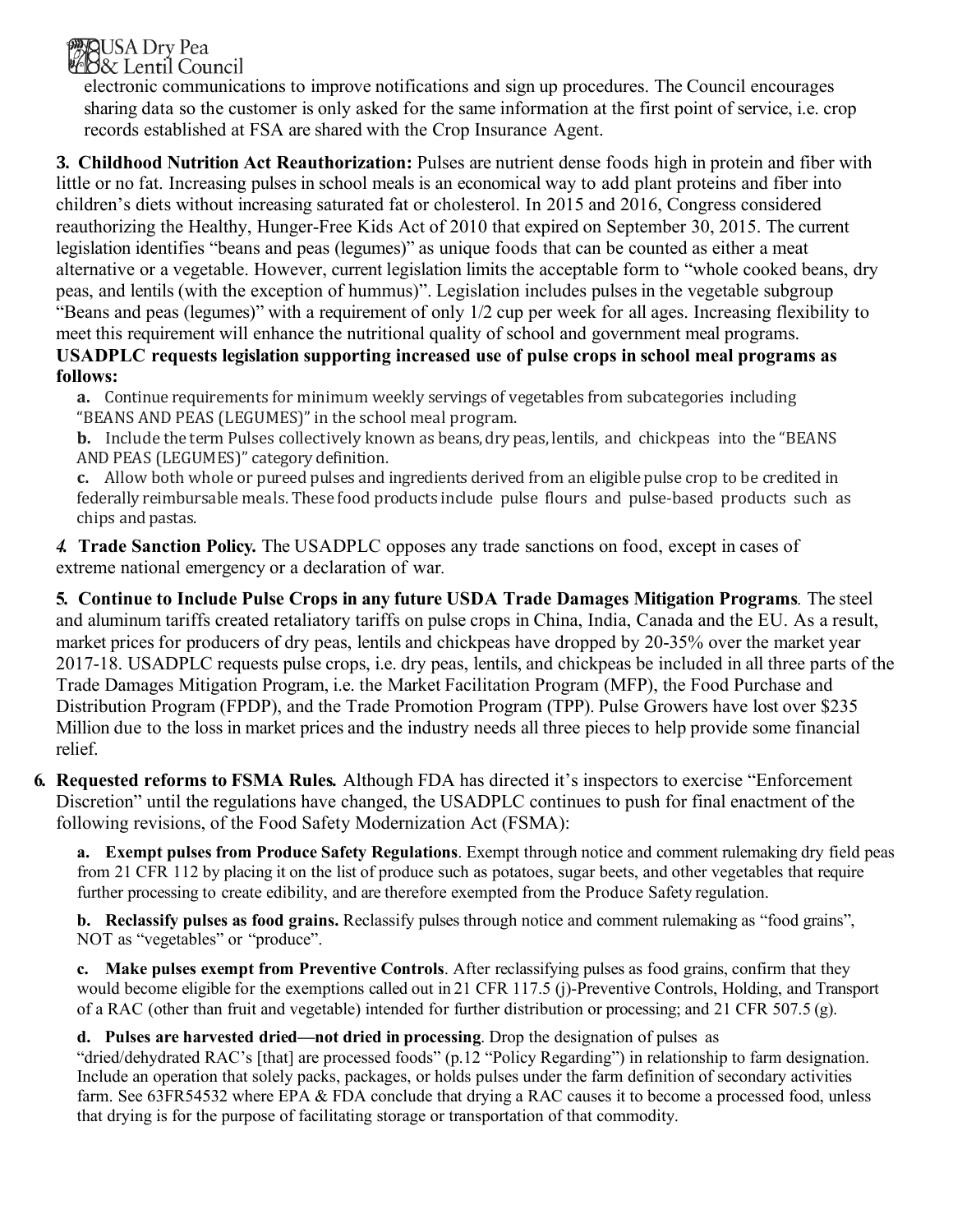#### **USA Dry Pea & Lentil Council Policy Positions 2021 Research**

*Research is the backbone of any successful farm commodity. USADPLC supports the efforts of Congress and the Administration to help farmers and America's economy by increasing the investment in agricultural research. The public is asking for help understanding the health benefits of their food and discovering the sustainability of their food system. USADPLC is working to increase the pulse crop research dollars in health information, functionality and sustainability.*

*1.* **Pulse Crop Health Initiative \$25,000,000 in 2018 Farm Bill.** The purpose of the PCHI is to find solutions, through research on pulse crops, to the critical health and sustainability challenges facing the U.S. and the world. The Initiative will focus on three major goals: 1) reducing obesity and related chronic diseases; 2) increasing food security; and 3) improving sustainability. The USADPLC supports permanent funding of the Pulse Health Initiative. This will require establishment of policy and procedures to establish goals, provide guidance, and prioritize the research funded through the PCHI. APA/USADPLC will participate in the establishment and administration of this initiative to help prioritize research efforts and meet the needs of our nation. *The APA/USADPLC requests \$25 million per year for five years for the Pulse Crop Health Initiative in the 2018 Farm Bill to find solutions to the Health, Nutrition and Sustainability issues facing our country through research on pulse crops.*

**2. Research Plant-Based Food as source of Nutrients of Concern.** Nutrients of Concern, established by the Secretary of Ag, provide an important tool to focus agriculture and food research. USADPLC requests USDA devote a portion of the Agriculture and Food Research Institute (AFRI) competitive grants on using plant-based food as a source of nutrients of concern. Research should add investigations into nutrients provided by plantbased foods; development of processing, functionality, and bioavailability of nutrients in plant-based foods and food products; and improvement of nutrition and functionality of plant-based foods. Pulses, i.e. dry peas, lentils, chickpeas and dry beans would be plant-based foods that provide a major source of nutrients of concern. Congress re-authorized AFRI at \$700 Million annually in the 20184 Farm Bill and appropriated \$375 Million in FY 2016 and 2017; \$405 million in FY 2018; and \$415 million in FY 2019. Of the funds appropriated for AFRI, *USADPLC requests \$25 Million per year for four years in FY 2021-24 for research in Nutrients of Concern*.

*3. Increase Base Level Funding for USDA-ARS.* The Pulse Industry has grown significantly over the past two decades, growing from nearly 1,500,000 acres in 2000 to over 3.5 Million acres of dry peas, lentils, chickpeas and dry beans in 2019. During this time period, base level funding of USDA-ARS scientific programs focused on pulse crops have at best remained stagnant or at worst been reduced. The USADPLC requests an increase to base level funding of \$4.5 Million to support the following research programs: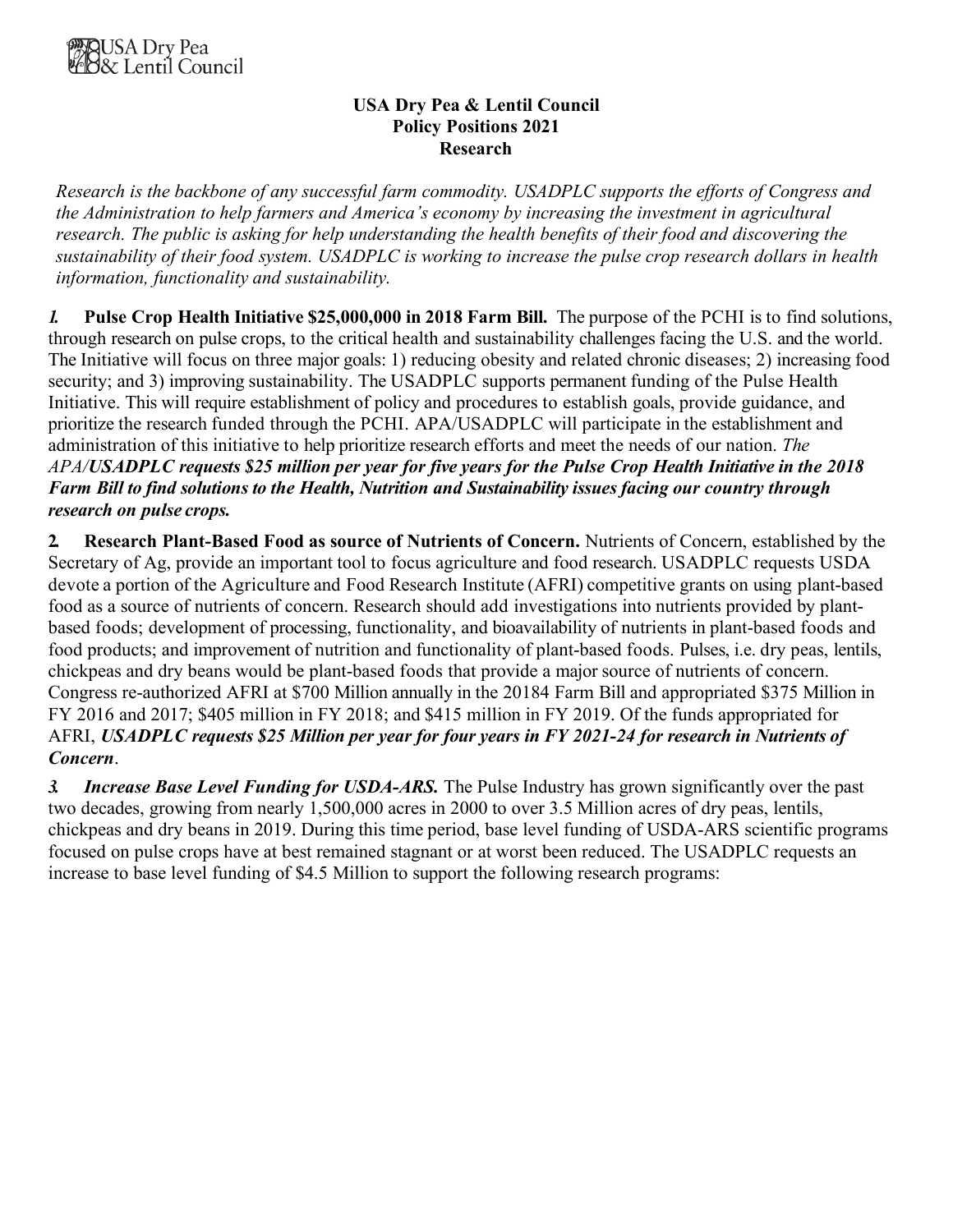

#### **Request for USDA-ARS Base Level Increase focused on Pulse Crops**

|                                                                                            | <b>Current Base</b>        |           | <b>Requested</b><br><b>Increase</b> |            | Projected<br><b>Funding</b> |            |
|--------------------------------------------------------------------------------------------|----------------------------|-----------|-------------------------------------|------------|-----------------------------|------------|
| Base Level Increase-ARS Fargo, ND                                                          |                            |           |                                     |            |                             |            |
| Add Pulse Crop Quality Research Center to<br>Wheat Quality Lab                             | \$                         | 1,000,000 | \$                                  | 5,000,000  | Ś                           | 6,000,000  |
| <b>Total for ARS-Fargo, ND</b>                                                             | \$                         | 1,000,000 | \$                                  | 5,000,000  | \$                          | 6,000,000  |
| Base Level Increase-ARS Pullman, WA                                                        |                            |           |                                     |            |                             |            |
| <b>Grain Legume Genetics and Plant Physiology</b><br><b>Research Unit</b>                  |                            |           |                                     |            |                             |            |
| Pullman Pathology, Pulse Breeding                                                          |                            |           |                                     |            |                             |            |
| Prosser Pathology, Weeds, Pulse Breeding                                                   | \$                         | 2,440,097 | \$                                  | 4,500,000  | \$                          | 6,940,097  |
| Increase for Winter/Fall-seeded Pulse<br><b>Breeder</b>                                    | \$                         | 120,000   | \$                                  | 630,000    | \$                          | 750,000    |
| Plant Germplasm Introduction Center (Wheat,<br>Pulses, Alfalfa)                            | \$                         | 2,794,588 | Ś.                                  | 1,000,000  | \$                          | 3,794,588  |
| <b>Total for ARS-Pullman, WA</b>                                                           | $\boldsymbol{\mathcal{S}}$ | 5,354,685 | \$                                  | 6,130,000  | $\boldsymbol{\mathcal{S}}$  | 11,484,685 |
| <b>Base Level Increase--ARS East Lansing, MI</b>                                           |                            |           |                                     |            |                             |            |
| ARS Pulse Breeding Program-Michigan                                                        | \$                         | 224,000   | \$                                  | 400,000    | \$                          | 624,000    |
| <b>Total for ARS-East Lansing, MI</b>                                                      | \$                         | 224,000   | \$                                  | 400,000    | \$                          | 624,000    |
| Base level increase to Sclerotinia Initiaitive<br>National Sclerotinia Initiative Increase | \$                         | 1,500,000 | \$                                  | 1,000,000  | S                           | 2,500,000  |
| <b>Total Request for USDA-ARS Base Level Funding</b>                                       |                            |           |                                     |            |                             |            |
| <b>Increase for National Pulse Research Funding</b>                                        | \$                         | 8,078,685 | \$                                  | 12,530,000 | \$                          | 20,608,685 |

*4.* **USDA/ARS Pulse Crop Quality Network \$6,000,000.** The USADPLC supports the immediate creation of a USDA/ARS program to develop new uses for pulse crops through the evaluation of end-use characteristics such as cooking time, canning quality, frying traits, milling characteristics, extrusion consistency, protein, starch and other nutrient factors important to end-users. Nutritional and functional characteristics would be linked to genetic information to improve the breeding efforts and overall quality of the crop. With the creation of the NDSU Pulse Quality Network at Fargo, ND, Pullman, WA and East Lansing, MI, the USDA-ARS Pulse Crop Quality Network will complement the efforts of the State and USDA-ARS Scientists focused on Pulse Quality across the country. With the additional base level funding, the ability to determine the overall quality of the crop, the relationship between genetics and quality traits such as cooking time and taste, and the ability to establish new uses for pulses could be expanded. *The USADPLC requests a \$6,000,000 appropriation in FY 2021 to fund a new network of USDA/ARS scientists dedicated to developing new food and industry end uses for dry peas, lentils and chickpeas at USDA/ARS quality lab facilities in the northern tier (WA, ID, MT or ND).*

*5.* **USDA/ARS Fall Seeded Pulse Crop Plant Geneticist Position \$630,000.** Dry pea, lentil and chickpea growers have a need for winter-sown cool season legumes in their crop rotation. Development of high-yielding fall seeded pulse varieties will help US growers remain competitive with rapidly expanding pulse acreage in Canada and Australia. This position would be established at the USDA/ARS Grain Legume Genetics and Physiology Research (GLGPR) Unit at Washington State University, Pullman, WA. In FY 2006, Congress appropriated \$120,000 for this position. Since FY 2006, the partial funding of this critical position continued and is part of the USDA-ARS budget. *The USADPLC requests a \$630,000 appropriation in FY 2021to fully fund a new USDA/ARS Winter Pulse Crop Plant Geneticist located in Pullman, WA.*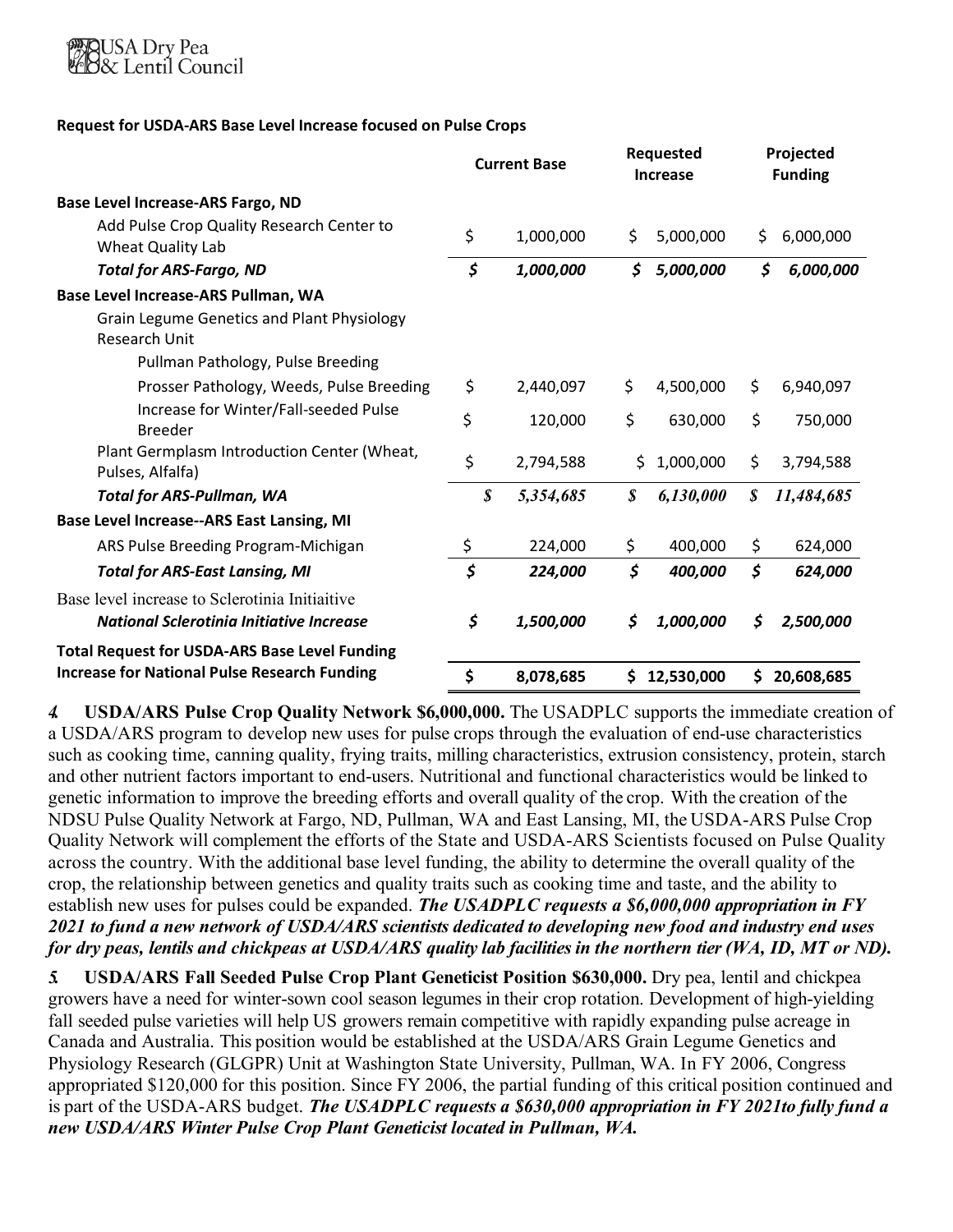

*6.* **Sclerotinia Initiative \$1,000,000.** For the past twelve years, the pulse industry has joined with soybeans, dry beans, canola, sunflowers and the USDA-ARS to manage an Initiative currently funded at \$1.5 million to combat Sclerotinia or "white mold". This project receives industry input, selects competitive, scientifically sound research, and uses an outside review process to audit the progress toward goals. Reported outcomes include finding sources of resistance, improving basic knowledge about the pathogen, and exploring efficacy of management tools. Since formation of the initiative, additional genetic resources have become available such as the genetic map of soybean, medicago truncatula and the Sclerotinia pathogen itself. Over the past five years, the funding level has limited the ability of the initiative to provide producers important crop management tools. Current science includes potential biocontrol products and innovative genetic tools. *USADPLC requests an increase to funding of \$1,000,000 to the Sclerotinia Initiative to a total of \$2.5 million for FY 2021; such funding would be included in any increase to the ASR baseline budget.*

**7. Pulse Crops (Grain Legume) Genetics and Physiology Research Unit.** *The USADPLC requests to increase funding for the six scientific positions located at Pullman, WA and Prosser, WA.* USDA-ARS considers a scientific position fully sustainable at \$750,000. The GLGP Research unit includes three scientists focused on pulse crop breeding, two plant pathologists and a weed scientist. Current funding for these six positions is \$2.4 Million which amounts to only \$400,000 per scientist. This group of scientists provide ARS with key strategic leadership in Pulse Crop genetic research and scientific leadership. With pulse crop acreage expanding and potential uses of pulse crops also expanding, it is critical that ARS base level funding is increased to provide sustainable scientific research for pulse crops. **USADPLC requests increases in funding of \$4.5 Million for the Pulse Crops Genetics and Physiology Research Unit.**

*8.* **Pulse Crops (Grain Legume) Plant Introduction Center.** The USDA-ARS Plant Introduction Center at Pullman, WA houses all the genetic resources (germplasm) for pulse crops in the USA. The Center contains seeds for dry peas, lentils, chickpeas, lupine, faba bean, and dry beans (i.e. pulse crops). The genetic resources collected by this center provide a majority of sources of genetic diversity in pulse crops in the USA. This collection is critical to develop resistance to diseases, improve quality traits like protein content, and improve the quality characteristics of the crop. Current funding supports three full time scientists, the support programming for these scientists and support for the physical storage facility. *USADPLC requests an additional \$1,000,000 to increase support for this critical facility.*

*9.* **Alternatives to Fumigation as protection against Bruchids and Nematodes.** The US Pulse Industry has faced market uncertainty with India each year due to a requirement to fumigate shipments of US pulse crops with methyl bromide (MeBr) prior to arrival at Indian ports. The purpose of the fumigation is to prevent bruchids and nematodes from entering the country of India. India is the largest market for US dry peas and lentils and in the top 5 markets for US Chickpeas. US exporters are faced with US regulatory pressure to reduce MeBr use, technical problems due to labeled usage in US, and no effective alternatives to control the pests. *USADPLC requests USDA-ARS focus the MeBr Alternatives Initiative on finding effective alternatives for fumigation of stored grains.*

**10. Dilated Cardiomyopathy (DCM) in Canines and Pulses.** The US FDA recently linked DCM in dogs to pulses in their diets. This created a significant market impact. The USADPLC strongly supports scientific research to investigate the nutrition provided to companion animals in diets including higher concentrations of pulses. In addition, the USADPLC requests that all announcements about pet food nutrition should be based on sound science and clearly communicate the actions needed by consumers to keep their pets safe.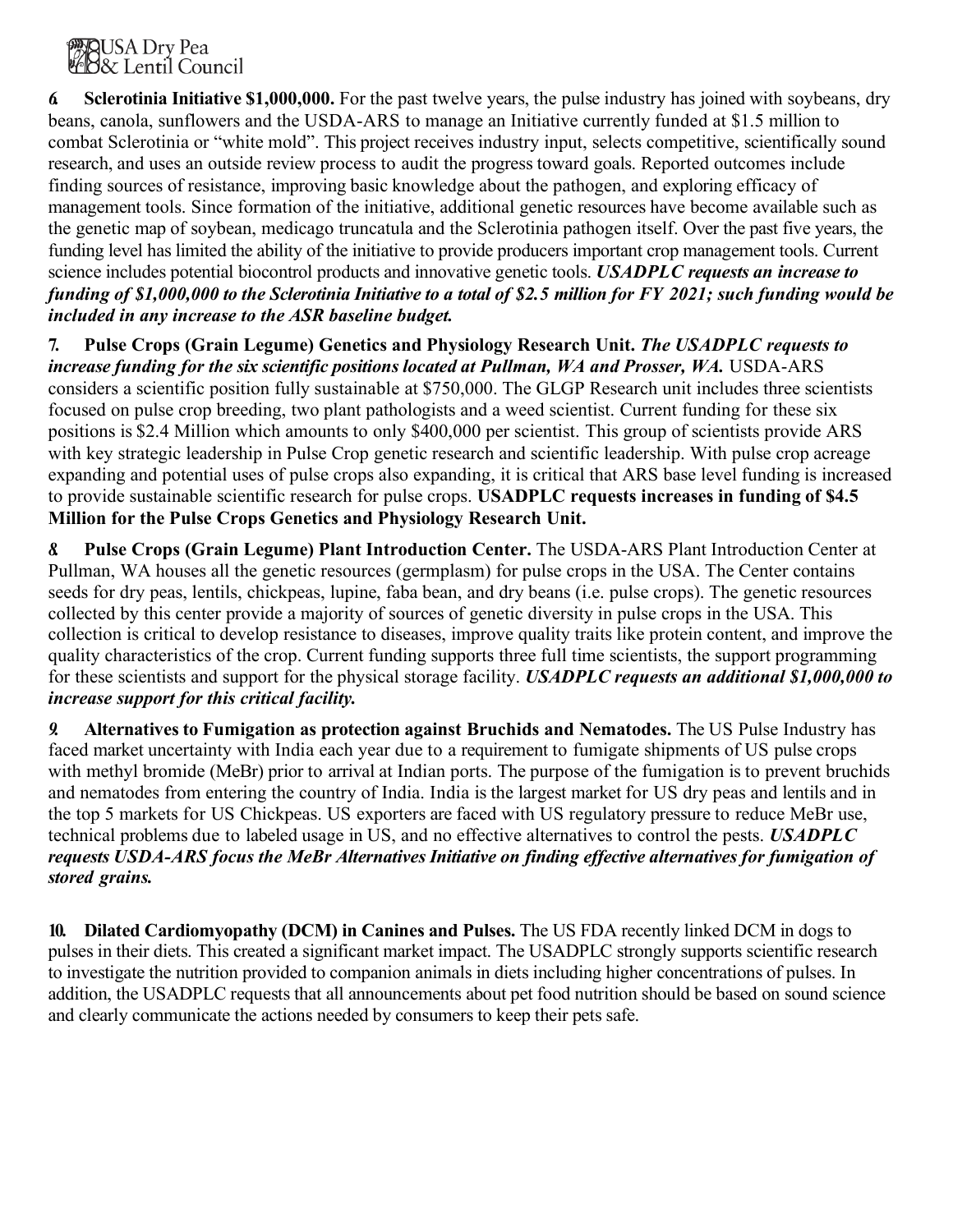

### **USA Dry Pea & Lentil Council Policy Positions 2021 Market Promotion**

*The US pea, lentil and chickpea industry consists primarily of small, family-owned businesses that provide value-added jobs in rural and export communities. Over 60% of these legumes are exported overseas. In order to keep our rural economies strong, we need the Federal Government to join with our industry to aggressively promote our product. Congress and the Administration need to increase funding for market promotion for US farm commodities. Last year the pea, lentil and chickpea industry contributed over \$475,000 to MAP and FMD market promotion activities.*

*1.* **Market Access Program (MAP) \$400 million.** MAP is an effective program for the US pea, lentil and chickpea industry. Strong market promotion programs are critical to increasing the demand for our commodities around the world. MAP promotional efforts also resulted in increased sales to India, Latin America, Asia and Europe. The USADPLC fully supports the continuation of MAP. Effective market promotion programs are critical to the long-term financial health of US farmers. *The USADPLC requests funding of \$400 million for Market Access Program in FY 2021 Appropriations.*

*2.* **Foreign Market Development (FMD) Program \$69 million.** The USADPLC has been a USDA Foreign Ag Service (FAS) Cooperator since the late 1960s. This market development program is jointly funded between the industry and the Federal Government to provide technical and trade service assistance to our overseas customers. FMD funds have been used effectively to develop new markets for dry peas, lentils and chickpeas in Asia Pacific, Europe, the Indian Sub-continent and Latin America. *The USADPLC requests funding of \$69 million in FY 2021 Appropriations for the Foreign Market Development program.*

**3. Food Aid Funding \$1.9 billion.** P.L. 480 is a food aid program designed to assist those in need around the world. The American people have a long history of sharing their wealth with those facing natural disasters and economic hardship. The program builds goodwill and strengthens the relationship between the US and developing countries. Peas, lentils and chickpeas provide a inexpensive source of protein, vitamins and minerals to those P.L. 480 recipients facing food shortages. The USADPLC strongly supports the P.L. 480 program for humanitarian purposes and as a tool for developing future markets for US commodities. Current high-volume customers like India, Pakistan, Colombia and the Philippines were once important P.L. 480 customers. USADPLC supports continued funding for the PL480 and McGovern Dole programs in Farm Bill 2018. *The USADPLC requests funding of \$1.9 billion in FY 2021 Appropriations to fund P.L. 480 Title II & McGovern-Dole food aid programs*.

**4. Free Trade Agreements.** The USADPLC supports free and fair trade between countries. Over 60% of the peas and lentils produced in the US are exported overseas. Reducing trade barriers is vital to the continuing growth of our industry. We support enforcement of current trade agreements already in place.

**5. Trade Barriers.** The USADPLC will continue to work toward its goal of reducing and/or eliminating unfair trade barriers. Top priority for the industry is elimination of phyto-sanitary issues for the following countries: a) India, b), China c) Canada, and d) Brazil. A second priority is the normalization of trade with Cuba, including the creation of financial mechanisms to facilitate payments to US suppliers.

**6. Export Import Bank Funding.** USADPLC supports full funding of the ExIm Bank. The service provided by this bank helps the industry to trade with many less developed countries and opens important markets for our products.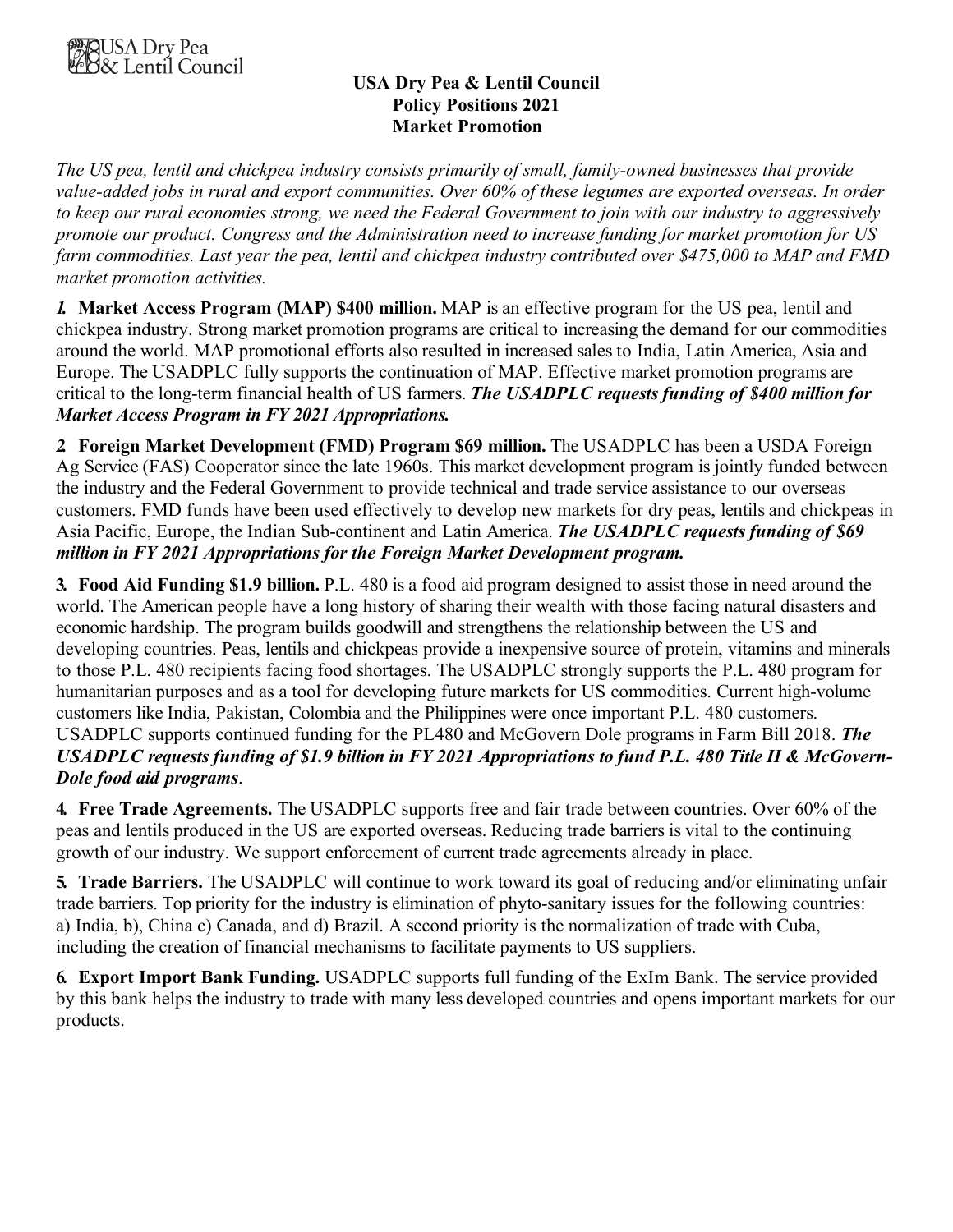### **USA Dry Pea & Lentil Council Policy Positions 2021 Crop Protection Regulations**

*If US pea, lentil and chickpea growers are to compete effectively, crop protection materials must evolve just as the pests they help control evolve. In addition, US producers must not lose markets due labeled use of crop protection materials which are more effective, less costly or reduced risk.*

**1. Crop Protection Labels.** The USADPLC plans to work for labels for the following active ingredients. It is critical that these crop protection materials be approved by EPA as soon as possible:

- **a.** Work toward Section 3 Label for chickpeas and peas for **Ultra Blazer** (*Acifluorfen*) as post emerge herbicide.
- **b.** Section 3 Federal Label for **Omega® (***Fluazinam***)** for lentils (dry peas) through the IR-4 Program.
- **c.** Section 3 Federal Label for **BeLeaf® (***Flonicamid***)** in dry peas, lentils and chickpeas to control sucking insects like aphid and lygus bug.
- **d.** Federal Label for **Transform®** (*Sulfoxaflor*) insecticide on dry peas and lentils through IR-4 Program.
- **e.** Section 3 Federal Label for **Diquat**® (*Diquat dibromide*) as a pre-harvest aid for pulse crops.
- **f.** Continued support for the Section 3 Federal Label for *Dimethoate* to control aphid in peas and lentils.

**2. Crop Protection Harmonization.** Improved crop protection tools are a major goal of the USADPLC, but without wide acceptance of Maximum Residue Limits (MRLs), new products risk becoming an artificial barrier to trade. USADPLC is working on the following efforts to harmonize MRLs and improve access to newer crop protection materials:

- **a. Codex Reform.** USADPLC is working with Global Pulse Confederation partners to encourage efficiencies at the Codex Committee on Pesticide Residues(CCPR) which provide better access to trade through harmonization of international MRLs. **USADPLC supports efforts to create efficiencies at the Codex CPR.**
- **b. Harmonization of MRL's.** To prevent serious disruptions in trade, MRLs should be harmonized between our trading partners. Many of our partners use the CODEX standard as their default MRL. Currently, the CODEX standards lack MRLs for many widely used crop protection products. U**SADPLC supports the efforts of our agency partners—EPA, IR-4, FAS andothers to add MRLs for pulse crops to all our trading partners but particularly the CODEX.**
- **c. Use of Crop Groups:** Crop Groups in the USA are used to gain maximum use of residue testing. Multiple crops within one group are registered with the MRL established for a single "representative" crop. With this system, an MRL established with trials for dry peas can be applied to lentils and chickpeas. **USADPLC endorses efforts by US IR-4 and EPA to gain acceptance for this system in the CODEX standards and with our trading partners.**
- **d. Establish International Crop Zones.** Crop Zones are another method of making residue testing more efficient. International crop zones encourage international cooperation and joint registrations by combining work done in several geographic regions rather than just one country. **The USADPLC supports sharing both data and regulatory capacity through the use of expanded international crop zones and crop use patterns to evaluate residue data. USADPLC supports increases in capacity to improve the responsiveness for gaining CODEXMRLs**.

**3. IR-4 Program & Pesticide Registration \$21.0 million.** The USADPLC supports funding for the IR-4 program to assist in the registration of crop protection products for specialty crops. The USADPLC supports an appropriation of \$21.0 million in FY 2021 to fund IR-4 programs. In addition, the USADPLC supports continued funding of corresponding USDA-ARS programs in support of IR-4.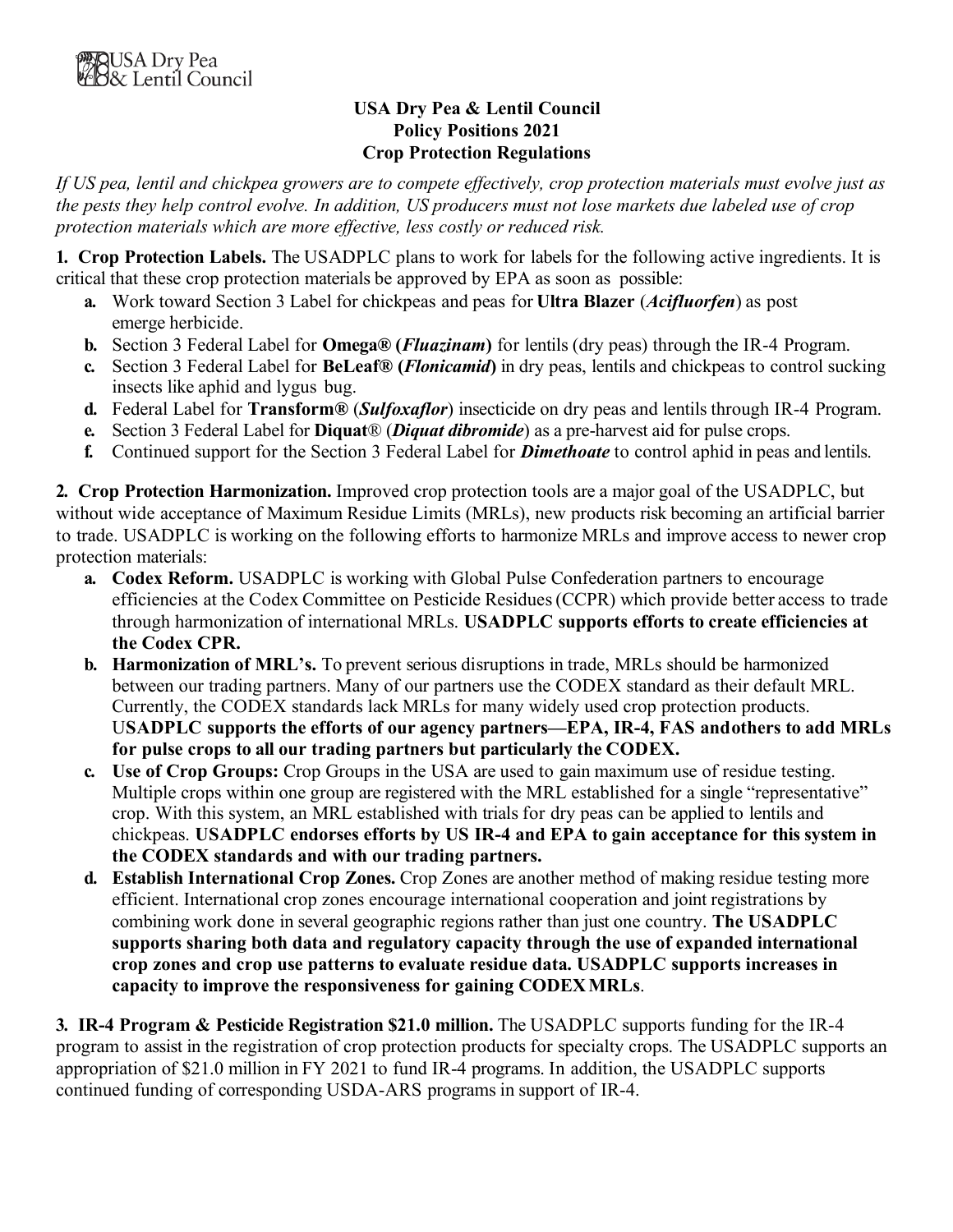### **USA Dry Pea & Lentil Council Policy Positions 2021 Transportation Issues**

*Transportation: The USADPLC supports fair, efficient and cost-effective movement of dry peas, lentils and chickpeas in the US transportation system. Specifically, the USADPLC endorses:*

## *Rail Transportation*

**1. The USADPLC supports the review and monitoring of rules being establish as a result of the Surface Transportation Board (STB) Reauthorization Act that was passed by Congress in December, 2015.** Specifically, the USADPLC supports recent rules allowing STB to streamline rate rulings and investigative issues.

### **2. USADPLC is working to improve the following aspects of Rail Transportation in theUS:**

- **a. Railcar Supply.** Increasing railcar supply and service to all shipment sizes.
- **b. Short line railroads.** Increase State and Federal funding of short line railroads.
- **c. Northern Tier Double Track.** The USADPLC supports the construction of a double track across the northern tier of the US (Chicago to Seattle) to assist our industry in moving its product to market.
- **d. Equitable Rates for Commodities.** Support equitable rates for similar shipments of pulses and grains.

### *River Transportation*

**1. Dredging.** Adequate funding for maintenance and dredging of water transportation channels.

**2. Dam Removal.** Th USADPLC supports maintaining the current Pacific Northwest (PNW) river transportation system and opposes the removal of PNW dams.

### *Trucking*

**1. Hours of Service Exemptions**. USADPLC supports continuation of agricultural exemptions from hoursof service rules at the state and federal levels.

**2. Harmonizing Weight and Length Limits.** USADPLC supports legislation or regulations harmonizing weight limits and lengths on all federal highways at the highest safetylevel.

**3. Electronic Logging Devices.** The USADPLC supports the current exemption for agproducers.

# *Transportation Networks*

**1. Container Hub.** USADPLC supports the establishment of an inland container hub in all pulse growing states to facilitate expeditious shipping of container freight to ocean going ports in the USA.

**2. West Coast Port Congestion.** USADPLC supports measures to prevent disruptions at port facilities and/or mitigate the impacts of any such disruptions. USADPLC encourages re-establishment of Port of Portland container service.

**3. Transportation Infrastructure.** Federal Highway Systems—bridges and roads, Port Access. Harmonization of heavy haul routes in all port areas. Port congestion reduction particularly movement of commodities through populated areas.